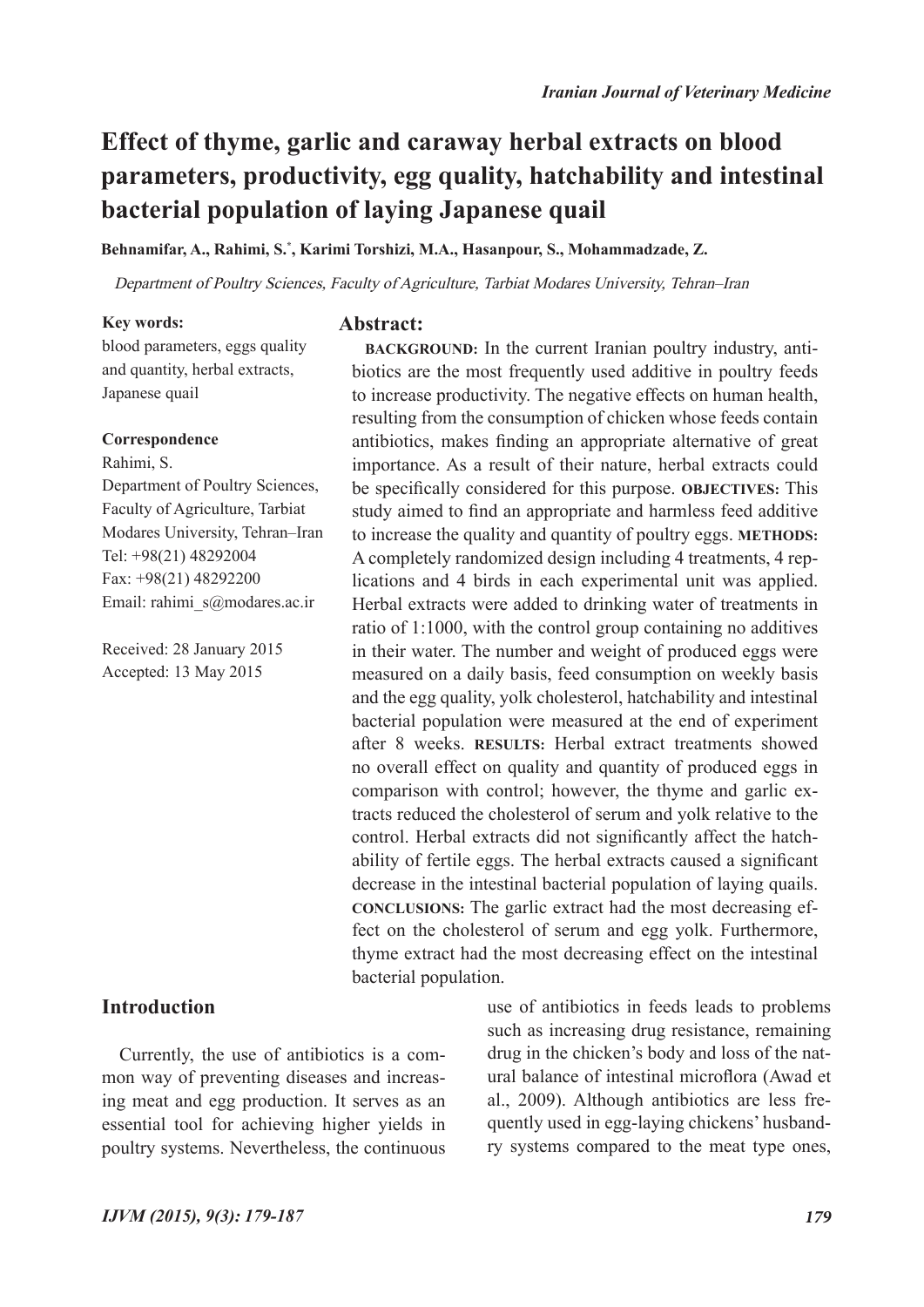the increase of pathogenic bacterial resistance to antibiotics in poultry and its transfer to humans is a major concern. For these reasons, researchers have focused on the use of additives which preserve the desired features and do not have negative effects on health and environment. Among the additives, herbal extracts and their products are of great importance. These products are harmless to humans and animals with no undesired side effects. In addition, there is no complication of drug resistance due to their consumption. Previous research has shown that herbal plants and their extracts have different biological activities in poultry, ranging from antibacterial properties, anti-parasitic, anti-viral and antioxidant (Kamel et al., 2001; Botsoglou et al., 2002; Papageorgiou et al., 2003; Youn and Noh, 2001; Lee et al., 2004). It has been reported that they have the ability to stimulate the immune system and endocrine glands (Lee et al., 2004). Several clinical reports, including meta-analyses, have revealed the cholesterol lowering effect of garlic in humans (Warshafsky et al., 1993). Allicin (the active compound produced by garlic) may reduce the level of serum cholesterol, triglyceride and LDL (Alder and Holub, 1997). Mottaghitalab and Taraz (2002) concluded that diets containing garlic powder has potential as feed additives, which may be beneficial in reducing serum and egg cholesterol in hens. Khan et al. (2008) also reported that feed consumption, feed efficiency, egg weight and egg mass were not affected over 6 weeks, when laying hens were fed with 0, 2, 6 and 8% dietary garlic powder. Serum and egg yolk cholesterol concentrations decreased with increasing levels of dietary garlic. Thymus vulgaris L. is a herbaceous perennial plant belonging to the Lamiaceae family. Thymol, a major component of thyme-essential oils, has been widely studied for its antimicrobial properties (Dorman and Deans, 2000). Carvacrol, an isomer of thymol, is found in essential oils isolated from oregano and thyme. Like thymol, carvacrol

also displays antimicrobial activity (Helander et al., 1998). Given their antimicrobial activity, it would be expected that thymol and carvacrol could have positive effects on growth performance in broilers. Such studies showed that thyme plant could be considered as an alternative natural growth promoter for poultry instead of antibiotics (Cross et al., 2007). Studies on Carum carvi L. against the pathogenesis of gastric lesions became important with the discovery of its antioxidant activity. Some reports found that it inhibits superoxide radicals, lipid peroxides and hydroxyl radicals. In addition terpenes including carvones and limonene are known to induce the detoxifying enzyme glutathione S-transferase in some mice target tissues (Crowell, 1999). Furthermore, studies have reported an increase in BW and decrease in FCR, when using cumin in diets (Al-Kassi, 2010). As mentioned above, it has become clear that there is quite a lot of benefits of caraway as a medical and nutritional resource to be used for poultry. The aim of the present study was to investigate the effects of thyme, garlic and caraway extracts as herbal additives on egg production and quality of layer quails.

## **Materials and Methods**

The study was performed in the poultry farming unit of the Department of Poultry Science, Faculty of Agriculture, Tarbiat Modares University. Through a completely randomized design, a total of sixty-four (64), 10-week old laying Japanese quails were divided into 4 treatments and 4 replication groups with 4 quails in each replication (male to female ratio of 1:3). The experiment was carried out in eight weeks. Treatments included thyme, caraway and garlic extracts which were added to the birds' drinking water in the ratio of 1:1000, and the control group had no additive in their drinking water. All the groups had the same feed formulation based on NRC 1994. The ingredients and their amounts in this ration are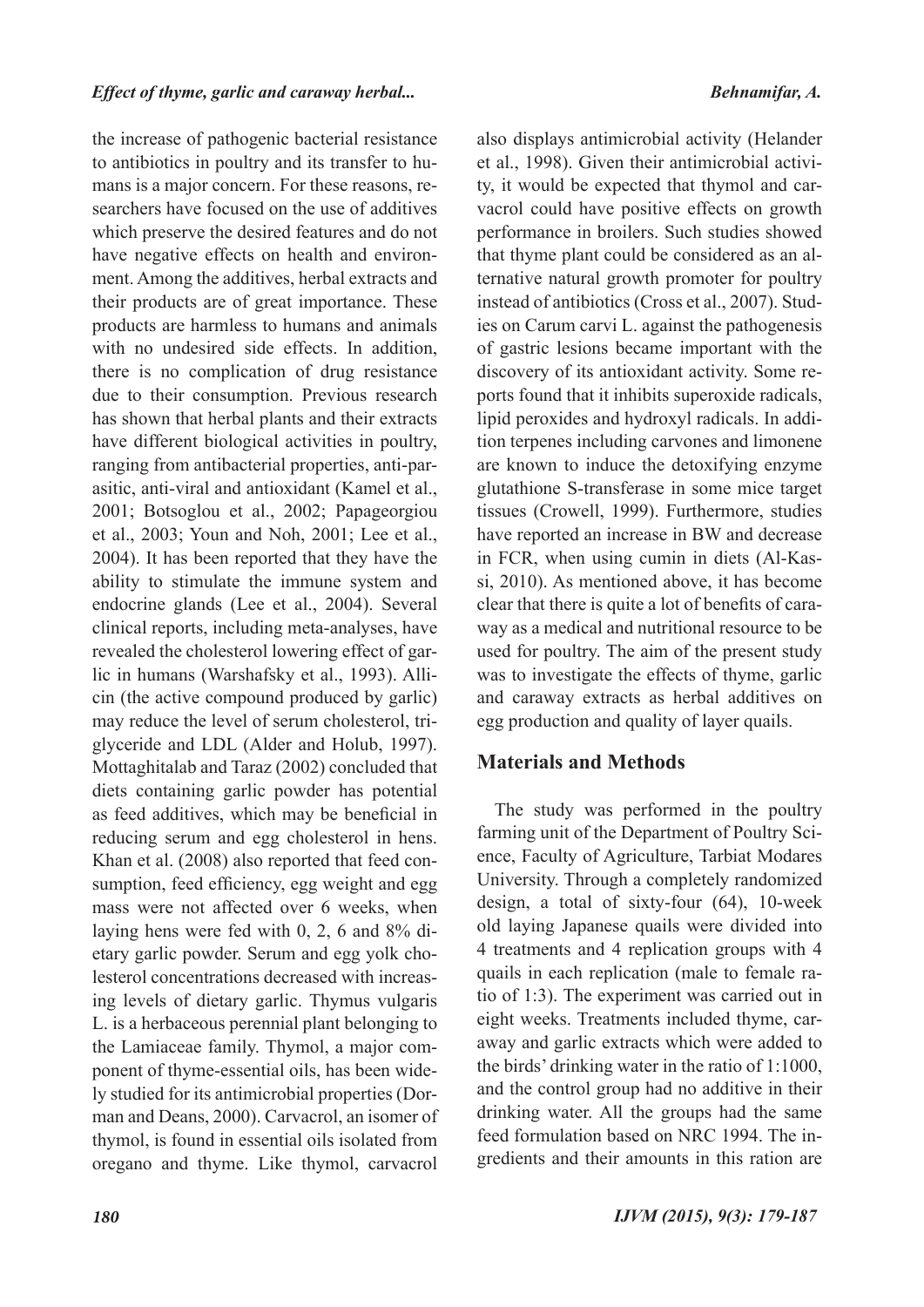presented in Table 1. The herbal extracts were purchased from Exir-e Gol-e Sorkh Co. (Mashhad, Iran). Brix of thyme, garlic and caraway extracts were 11, 13 and 8, respectively. The lighting program was 16L/8D, and the temperature of the nests was kept at 20°C during the experiment. The birds had free access to water and feed throughout the experiment. Egg production and wastes were recorded daily, and the feed intake was measured at the end of each week by subtracting the quantity of the remaining feed from the quantity of feed given. The weight of eggs was measured on a daily basis using a digital scale with error of  $\pm 0.01$  g. Egg mass was calculated by multiplying hen day egg production and average egg weight.

Qualitative properties of eggs including weight, shell thickness, yolk color, shell strength, Haugh unit and yolk weight were measured in the last week. Yolk of the eggs was separated and weighed, and the egg shells were washed, cleared and incubated at room temperature for 24 h to dry. Then, the shells were weighed using the digital scale with  $\pm 0.01$  g error. Shell thickness was gauged using a micrometer at three points in the center of shells, and the average of the measured values was considered as the thicknesses of the shell (Van Den Brand et al., 2004). The height of albumen was measured using the micrometer and the Haugh unit was calculated using the following formula:

 $HU = Log [H + 7.57 - (1.7 \times W^{0.37})]$ 

where H is the height of albumen and W is weight of the quail egg. The yolk color was assessed using the DSM index of the yolk color.

The shell strength was evaluated using the so-called Eggshell Force Gauge through the method of Er et al., (2007). At the end of the course of experiment, a quail was selected from each experimental unit and 1 ml blood was taken from its wing vein. Blood samples were centrifuged in the lab at 4000 RPM for 5 min. Concentrations of total protein, albumin,

cholesterol, triglycerides and HDL in blood serum samples and egg yolk cholesterol were measured using commercial diagnostic kits (Zistshimi Co.) and a spectrophotometer (Jenway Genova MK3, UK).

For determination of egg yolk cholesterol concentration, 1 g of pooled yolks of each replication was added to 9 mL of 2% NaCl solution. Samples were shaken for 2 h by a shaker. Then, 1 mL of the diluted yolk was re-diluted 10 times. In this study, 10 μl of this sample was mixed with 100 μl of salt solution and 1 mL of the enzymatic reagent. The same procedure was also implemented for the standard of cholesterol. As the blank sample, 10 μl of deionized water was used instead of sample or standard of cholesterol. The samples were incubated in a water bath at 37°C for 15 min and then the light absorbance at wavelength of 500 nm was read (Pasin et al., 1998).

The eggs were collected, ranked and those inappropriate for hatching were removed from the collection. Then the eggs were transferred to clean room, disinfected for 20 min by adding 25 g potassium permanganate crystals to 35 ml of 40% formaldehyde per cubic meter, and kept at 10-15ºC. At the end of the experiment, 30 eggs from each cage, i.e. 120 eggs per treatment were put into incubator and the hatchability was calculated.

To assess the microbial population, a bird from each experimental unit was selected and sacrificed at the end of experiment. The contents of cecum were collected in sterile dishes. Collected samples were immediately put on ice, transferred to the lab and prepared for microbial culture. To measure the microbial population, one gram of cecal contents were serially diluted and 10 μl of each dilution was spot on each plate containing plate count agar, KF Streptococcus agar and Mac Conkey agar media to count total aerobes, Streptococci and *E. coli*, respectively.

After incubation, the bacteria were counted in petri dishes and the number of bacteria in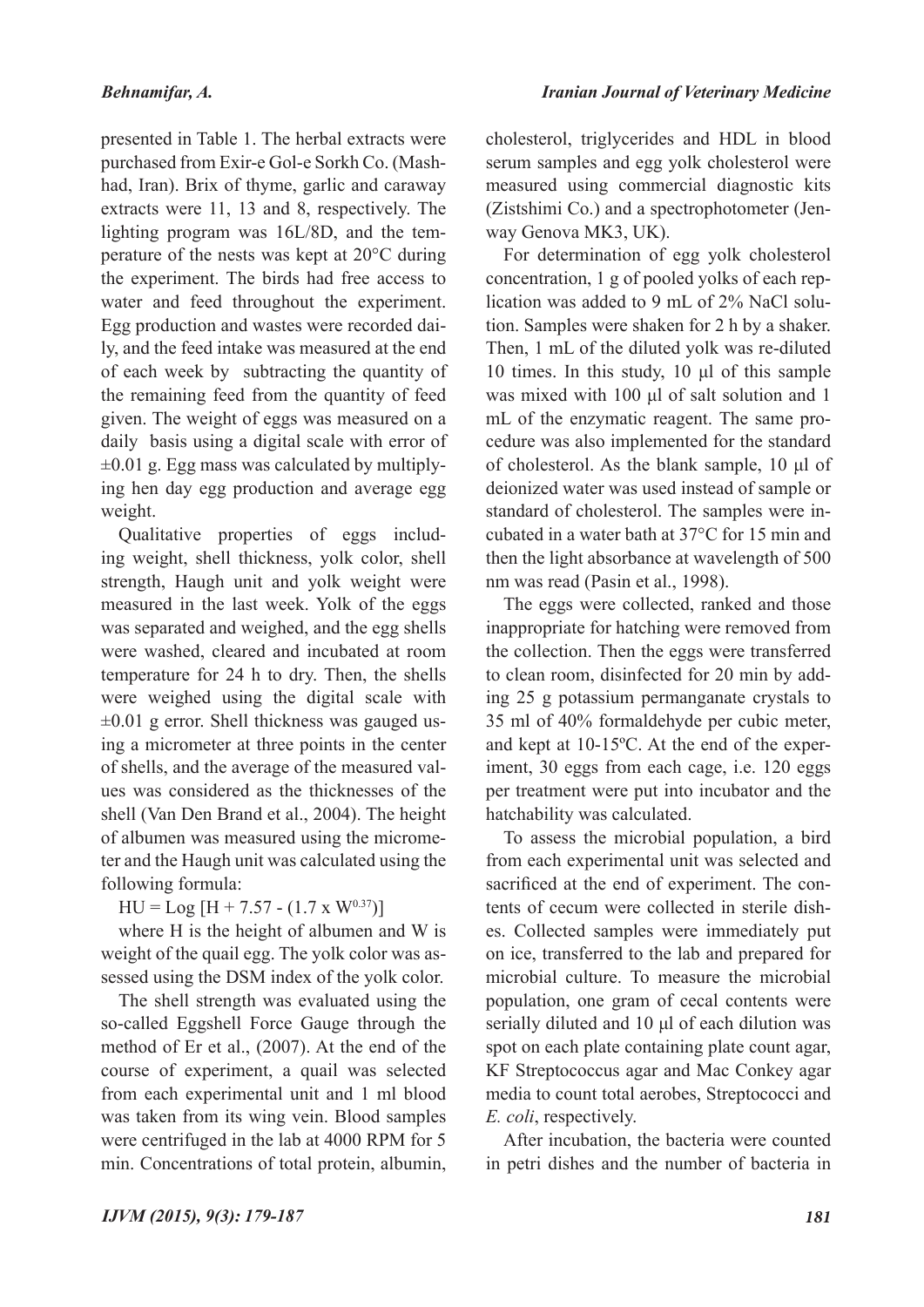the initial volume was calculated using the following formula:

Number of bacteria = Number of colonies  $\times$ (1/Dilution factor)  $\times$  Cultured volume.

Then, the logarithms to base 10 of the obtained values were used in CFU/g for later analyses.

The data obtained through the experiment were analyzed using the GLM procedure in SAS 9.1 software and means of experimental groups were compared using Duncan's multiple-range test at 5% level of significance. The following statistical model was:

 $Y_{ij} = \mu + T_i + e_{ij}$ 

where  $Y_{ii}$  is the mean of the jth observation of the ith treatment;  $\mu$  is the sample mean; T<sub>i</sub> is the effect of the ith treatment; and  $e_{ii}$  is the effect of error.

# **Results**

The effect of herbal extracts on quantitative performance of quails, including productivity, daily feed intake (g), egg mass, feed conversion ratio and weight of eggs (g) has been reported in Table 2. The extracts showed no significant effect on measured quantitative indices in this experiment  $(p>0.05)$ .

Effect of herbal extracts on blood parameters and the yolk cholesterol have been presented in Table 3. As can be seen, the caraway extract significantly increased the total protein, albumin and triglycerides of the blood serum (p<0.05), while the garlic extract led to a significant decrease in cholesterol of quails' serum. The cholesterol decreased in yolks of the eggs fed with garlic extract  $(p<0.01)$ .

As is observed in Table 4, the herbal extracts have no significant effect on shell thickness, Haugh unit, yolk weight and shell strength and also hatchability ( $p > 0.05$ ).

In Table 5, the effect of extracts on populations of total aerobic bacteria, Streptococci and coli bacilli is reported. The thyme group reduced three enumeration of coli ba-

| Table 1. Nutrient content of diets of laying quail. |  |  |  |
|-----------------------------------------------------|--|--|--|
|-----------------------------------------------------|--|--|--|

| <b>Calculated nutrient contents</b> |      |
|-------------------------------------|------|
| $ME$ (kcal/kg)                      | 2900 |
| Crude protein $(\% )$               | 18   |
| Fat $(\% )$                         | 7    |
| Fiber $(\% )$                       | 5    |
| DL-Methionine $(\% )$               | 0.47 |
| L-Lysine $(\% )$                    | 1.08 |
| Methionine + Cysteine $(\% )$       | 0.8  |
| Calcium $(\%)$                      | 2.5  |
| Available phosphorus $(\%)$         | 0.06 |

cilli ( $p<0.05$ ), and aerobic bacteria ( $p<0.01$ ). Thyme and garlic extracts reduced the streptococci population ( $p<0.05$ ).

# **Discussion**

As reported in Table 2, consuming garlic extract does not influence the performance of egg-laying quails. This is consistent with the findings of Reddy et al., (1991) where feeding hens of strain Babkuk B-300 with 0.02% garlic essence for 8 weeks, did not affect their egg production, egg mass, body weight and feed intake.

In addition, Yalçin et al. (2006) did not observe significant changes in body weight, feed intake and feeding yield when they added 0.5 and 10 g trade garlic powder per kg of feed ration of laying hens.

The herbal essences are thus expected to decrease the level of cholesterol. It has been shown that such herbal essence compounds as broneol, citral, graniol, menthone, fenchone, fenchyl alcohol and beta-ionone reduced the activity of liver HMG-CoA reductase (Fitch et al., 1989; Middleton and Kok-pheng, 1982; Yu et al., 1994).

Several studies have revealed the reduction of cholesterol level by garlic (Silagy and Neil, 1994; Warshafsky et al., 1993). This is in agreement with the observations in this study (Table 3). Some studies, on the other hand, have reported that trade garlic essences, the garlic powder and trade garlic extract may not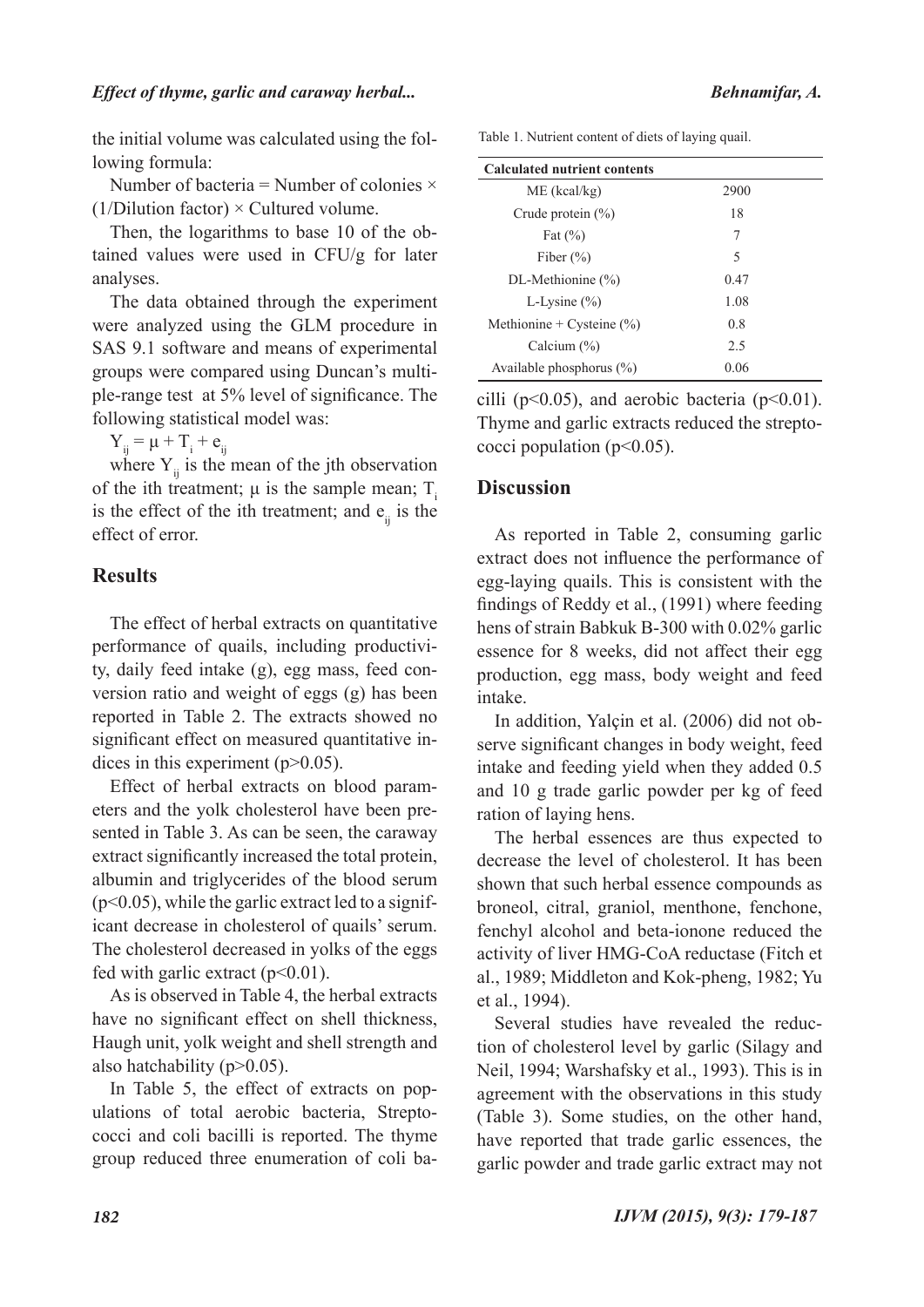#### *Behnamifar, A.*

Table 2. Effects of herbal extracts on the performance of Japanese quail including production, daily feed intake (g), egg mass production (g), feed conversion and egg weight (g). SEM= Standard Error of the Means. NS= non significant.

| <b>Treatment</b> | Egg weight $(g)$ | Egg mass  | FCR (feed intake/<br>kg mass) | Feed intake (g)<br>$hen^{-1} day^{-1}$ ) | Hen day egg pro-<br>duction $(\% )$ |
|------------------|------------------|-----------|-------------------------------|------------------------------------------|-------------------------------------|
| Control          | 11.47            | 7.73      | 4.31                          | 33.35                                    | 68.81                               |
| Thyme            | 11.33            | 7.25      | 4.83                          | 34.71                                    | 67.51                               |
| Caraway          | 12.61            | 8.11      | 4.00                          | 32.45                                    | 66.10                               |
| Garlic           | 10.72            | 7.98      | 4.53                          | 35.10                                    | 69.25                               |
| P value          | NS               | <b>NS</b> | <b>NS</b>                     | NS                                       | NS                                  |
| <b>SEM</b>       | 0.284            | 0.188     | 0.143                         | 0.402                                    | 1.061                               |

Table 3. Effects of herbal extracts on blood parameters and egg yolk cholesterol of Japanese quail. (a,b,c) Means within a column with no common superscript differ significantly (\*p<0.05) (\*\*p<0.01). SEM= Standard Error of the Means. NS= non significant.

| <b>Treatment</b> | <b>Cholesterol</b>    | <b>Triglyceride</b> | $HDL$ (mg/dl) | Albumin $(g/dl)$  | <b>Total protein</b> | Yolk cholester- |
|------------------|-----------------------|---------------------|---------------|-------------------|----------------------|-----------------|
|                  | (mg/dl)               | (mg/dl)             |               |                   | (g/dl)               | ol $(mg/g)$     |
| Control          | $185.47^{ab}$         | $222.71^{ab}$       | 32.47         | 2.53 <sup>b</sup> | 3.303 <sup>b</sup>   | $13.34^{ab}$    |
| Thyme            | 168.00 <sup>b</sup>   | $191.32^{ab}$       | 34.59         | 2.72 <sup>b</sup> | 3.370 <sup>b</sup>   | $12.55^{b}$     |
| Caraway          | $202.41$ <sup>a</sup> | $256.45^{\circ}$    | 38.53         | 3.17 <sup>a</sup> | 4.306 <sup>a</sup>   | $13.62^{\circ}$ |
| Garlic           | $142.23^{\circ}$      | 143.08 <sup>b</sup> | 33.47         | 2.61 <sup>b</sup> | 3.450 <sup>b</sup>   | $11.15^{\circ}$ |
| P value          | **                    | $\ast$              | <b>NS</b>     | $\ast$            | $\ast$               | **              |
| <b>SEM</b>       | 6.319                 | 14.168              | 1.380         | 0.086             | 0.147                | 0.287           |

Table 4. Effect of Herbal extracts on shell thickness, HU, shell strength, shell weight, yolk weight, yolk color and hatchability percentage in Japanese quail. SEM= Standard Error of the Means. NS= non significant.

| <b>Treatment</b> | <b>Shell weight</b><br>(g) | <b>Shell thick-</b><br>ness(ml) | <b>Shell strength</b><br>$(kg/Cm^2)$ | Haugh unit | Yolk color<br>(DSM) | Yolk weight<br>(g) | <b>Hatchability</b><br>$(\%)$ |
|------------------|----------------------------|---------------------------------|--------------------------------------|------------|---------------------|--------------------|-------------------------------|
| Control          | 0.83                       | 0.205                           | 0.86                                 | 87.45      | 5.16                | 3.46               | 73.16                         |
| Thyme            | 0.85                       | 0.223                           | 1.06                                 | 87.66      | 5.83                | 3.85               | 77.58                         |
| Caraway          | 0.82                       | 0.210                           | 0.84                                 | 86.22      | 6.00                | 3.89               | 76.58                         |
| Garlic           | 0.84                       | 0.201                           | 0.88                                 | 85.95      | 5.16                | 3.76               | 71.50                         |
| P value          | NS                         | NS                              | NS                                   | NS         | NS                  | NS                 | <b>NS</b>                     |
| <b>SEM</b>       | 0.006                      | 0.004                           | 0.040                                | 0.600      | 0.186               | 0.129              | 1.735                         |

Table 5. Effect of three herbal extracts (Garlic, Thyme and Caraway) on intestinal microbial flora in Japanese quail. (a,b) Means within a column with no common superscript differ significantly (\*p<0.05) (\*\*p<0.01). SEM= Standard Error of the Means. NS= non significant.

| <b>Treatment</b> | Bacillus <sup>**</sup> (log $CFU/g$ ) | Total count of aerobic bacte-<br>ria** (log $CFU/g$ ) | Streptococcus <sup>**</sup> (log<br>$CFU/g$ ) |
|------------------|---------------------------------------|-------------------------------------------------------|-----------------------------------------------|
| Control          | 6.35a                                 | 7.43a                                                 | 5.57a                                         |
| Thyme            | 5.70b                                 | 5.70c                                                 | 5.05 <sub>b</sub>                             |
| Caraway          | 5.93ab                                | 6.65 <sub>b</sub>                                     | 5.27ab                                        |
| Garlic           | 5.90ab                                | 6.02bc                                                | 5.12 <sub>b</sub>                             |
| P value          | *                                     | **                                                    | *                                             |
| <b>SEM</b>       | 0.086                                 | 0.199                                                 | 0.064                                         |

have decreasing effects on the level of cholesterol (Berthold et al., 1998; Isaacsohn et al., 1998). Although the reason for these contradictory results is unknown, it may be related to complementation methods, chemicals' stability and the period of experiments (Amagase et al., 2001). According to Sklan et al., (1992), 2% garlic feeding for 14 days decreases the hepatic cholesterol level. Reduction of cholester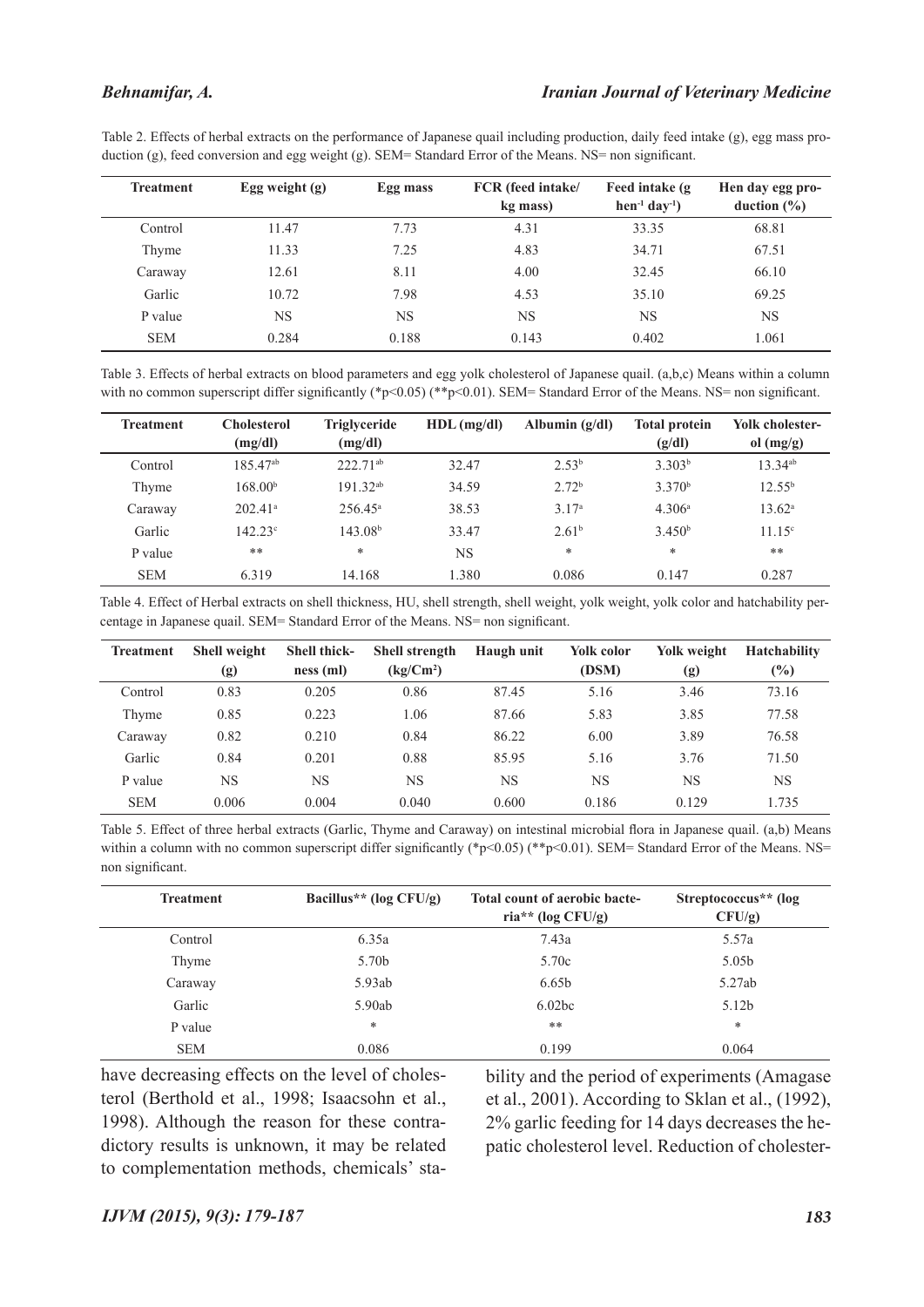ol level in plasma by the garlic is mediated by organosulfur compounds affecting the metabolism of cholesterol. These compounds block the secretion of hepatic enzymes involved in converting acetate to cholesterol, and thereby reduce the biosynthesis of cholesterol in the liver which in turn decreases the cholesterol concentration in the blood plasma (Liu and Yeh, 2000).

Case et al. (1995) showed that 150 ppm concentration of thymol and carvacrol (ingredients of thyme essence) decreases serum cholesterol in leghorn hens. This decreasing effect of garlic and thyme on serum and yolk cholesterol levels is consistent with reports in Table 3, with garlic treatment showing stronger effect than thyme.

Feeding caraway has led to an increasing level of triglycerides in blood serum. This result is inconsistent with Khajeali et al. (2013) who observed the decrease of triglycerides in serum of broiler fed with 1, 1.5 and 2% caraway concentrations. This contradiction may be due to the biodiversity of medicinal herbs, difference in the effect of herbal alcoholic extracts and the direct use of caraway grains in that study. Use of concentrated extracts allows adding low amounts of them to the feed rations, while less-concentrated substances (such as the whole plant or the dried plants) should be added in higher amounts. To ensure the continuous quality of such products, posing stringent standards for active compounds is necessary, but this is a difficult task due to the diversity in origins of plants or their extracts.

Reports in Table 3 indicate the significant increase of triglycerides, total protein and albumin of the blood serum in quails by the caraway extract. The same effect was observed in the cholesterol level of serum, but it was not statistically significant. The increase of serum fats has generally led to an increase in yolk weight and consequently the egg weight, although this effect was not significant. This necessitates further studies.

Table 4 reports the effect of herbal extracts on hatch percentage. Statistical analysis of the data shows no significant difference between the samples in comparison with the control group. The high variation of hatchability values within groups compared to variation between groups is the reason for insignificant differences, despite the obvious differences in means.

An experiment was conducted to compare the effects of various amounts of oregano and thyme in hatchability of eggs of Japanese quail stored for various time intervals, had reported eggs from the group with 1.5% thyme that was stored for one week produced the highest hatching, and among the eggs that stored for two and three weeks, higher hatchability resulted for the thyme group with 3% thyme (Gholipoor et al., 2013). This is not in agreement with the observation of this experiment.

Table 5 shows the effect of herbal extracts on intestinal bacterial populations in quails. These results indicate the decreasing population of microflora in the birds. Numerous in vitro studies have shown that essential oils including thymol, carvacrol, etc., have antimicrobial activity against intestinal microbes such as C. perfringens, S. typhimurium and E. coli (Helander et al., 1998; Hammer et al., 1999). The antimicrobial action of essential oil is mediated by the lipophilic property to perforate the bacterial membrane, which releases membrane components from the cells to the external environment (Helander et al., 1998). Studies carried out with broilers seem to confirm the in vitro findings. In a trial reviewed by Losa (2001), it was observed that the inclusion of a mixture of plant extracts reduced by 70%, the number of broilers infected with C. perfringens. A significant reduction of C. perfringens colonization was observed in the intestine of broilers fed diets containing mixtures of thymol, eugenol, curcumin and piperin, or thymol, carvacrol, eugenol, curcumin and piperin (Mitsch et al., 2004).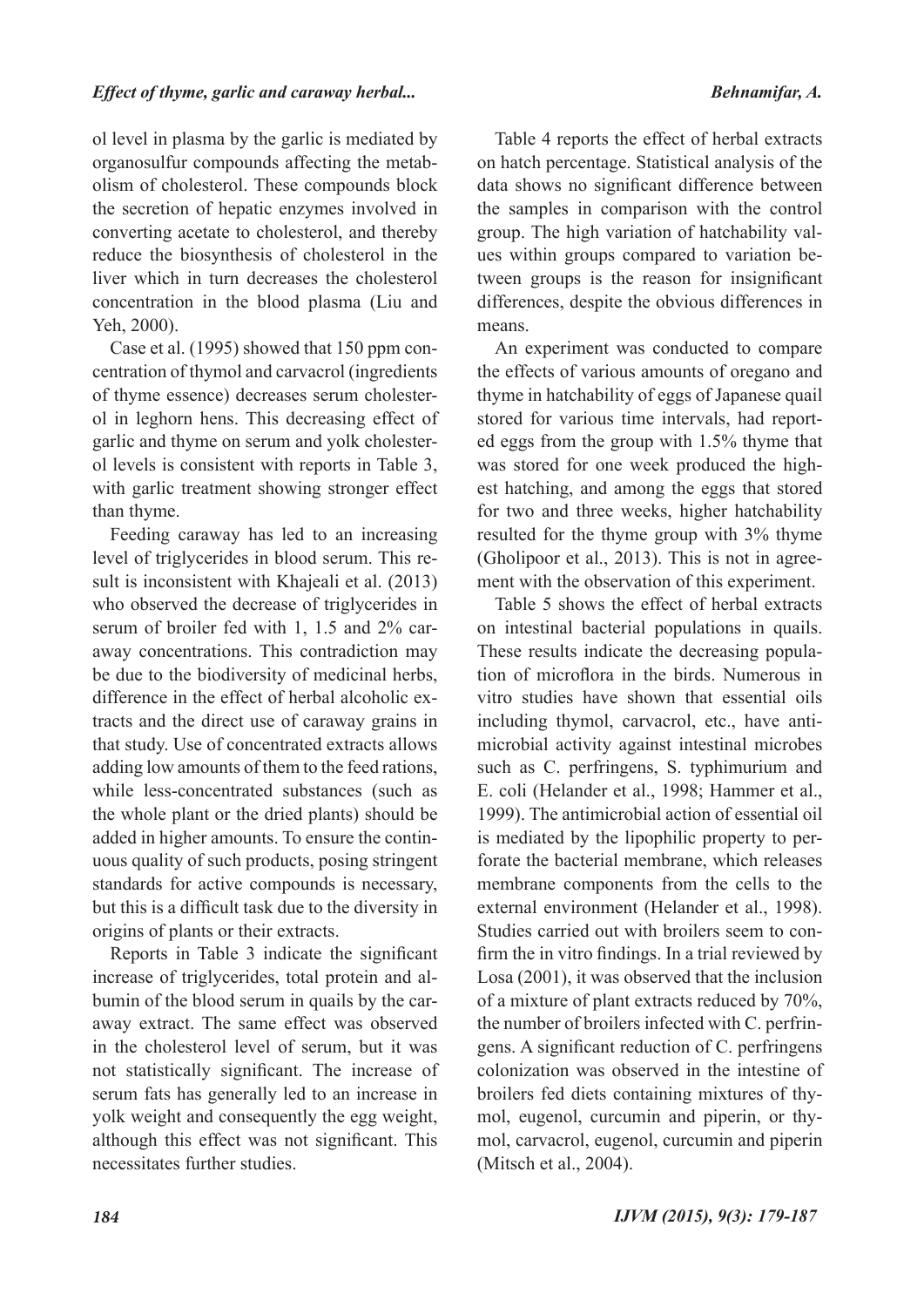# *Behnamifar, A.*

The antibacterial effect of caraway essence against gram-negative bacteria such as E. coli and gram-positives such as S. aureus has been reported. This effect has been attributed to such compounds as carvene, limonene, carvacrol and linalool (Gachkar et al., 2007). The same effect can be seen in Table 5. Another study investigated the antibacterial effect of some medicinal herbal essences against antibiotic-resistant microorganisms such as methicillin-resistant *S. aureus* and vancomycin-resistant enterococci, and revealed a stronger effect of thyme in comparison with other herbal essences (Nelson et al., 1997). These findings are in thorough consistency with this study as it recorded decreasing intestinal microflora of quails. It is important to remember that the in vivo antimicrobial property of essential oil in birds can be influenced by a basal diet and environmental conditions.

Garlic consumption seems to improve the quality of produced eggs, especially as it reduces the yolk cholesterol. The herbal extracts used in this study decreased the intestinal population of bacteria (the bacteria population competes with birds for feed nutrients). This can also to some extent improve the performance of egg-laying birds in terms of quantitative traits. Since medicinal herbs possess overlapping effects, essences of several plants are recommended to be simultaneously used in feeds of birds, with regard to the specific properties of their biological activities, in order to improve their effects in increasing yield, quality and productivity.

## **Acknowledgments**

Financial support of this project by Tarbiat Modares University, and technical help of Mr. Kazemi and Mr. Kazemian the technicians of the Poultry Science Department, Faculty of Agriculture, Tarbiat Modares University is greatly appreciated.

## **References**

- Adler, A. J., Holub, B. J. (1997) Effect of garlic 1. and fish-oil supplementation on serum lipid and lipoprotein concentrations in hypercho- lesterolemic men. Am J Clin Nutr. 65: 445-450.
- Al-Kassi, G.A. (2010) Effect of feeding cumin 2. (*Cuminum cyminum*) on the performance and some blood traits of broiler chicks. Pak J Nutr. 9: 72-75.
- suga, S., Itakura, Y. (2001) Intake of garlic and it's bioactive components. J Nutr. 131: 955-962. 3. Amagase, H., Petesch, B.L., Matsuura, H., Ka-
- Awad, W.A., Ghareeb, K., Abdel-Raheem, S., 4. Bohm, J. (2009) Effects of dietary inclusion of probiotic and synbiotic on growth performance, organ weights, and intestinal histomorphology of broiler chickens. Poult Sci. 88: 49-55.
- Berthold, H.K., Sudhop, T., Von Bergmann, K. 5. (1998) Effect of a garlic oil preparation on se- rum lipoproteins and cholesterol metabolism: a randomized controlled trial. JAMA. 279: 1900-1902.
- 6. Botsoglou, N.A., Florou-Paneri, P., Christaki, E., Fletouris, D.J., Spais, A.B. (2002) Effect of dietary oregano essential oil on performance<br>of chickens and on iron-induced lipid oxidation of breast, thigh and abdominal fat tissues. Br Poult Sci. 43: 223-230.
- Case, G.L., He, L., Mo, H., Elson, C.E. (1995) 7. Induction of geranyl pyrophosphatase activity by cholesterol suppressive isoprenoids. Lipids. 30: 357-359.
- 8. Cross, D.E., McDevitt, R.M., Hillman, K., Acamovic, T. (2007) The effect of herbs and their associated essential oils on performance, dietary digestibility and gut microflora in chickens from 7 to 28 days of age. Br Poult Sci. 48: 496-506.
- 9. Crowell, P.L. (1999) Prevention and therapy of cancer by dietary monoterpenes. J Nutr. 129: 775-778.
- Dorman, H.J.D., Deans, S.G. (2000) Antimi-10. crobial agents from plants: antibacterial activity of plant volatile oils. J Appl Microbiol. 88: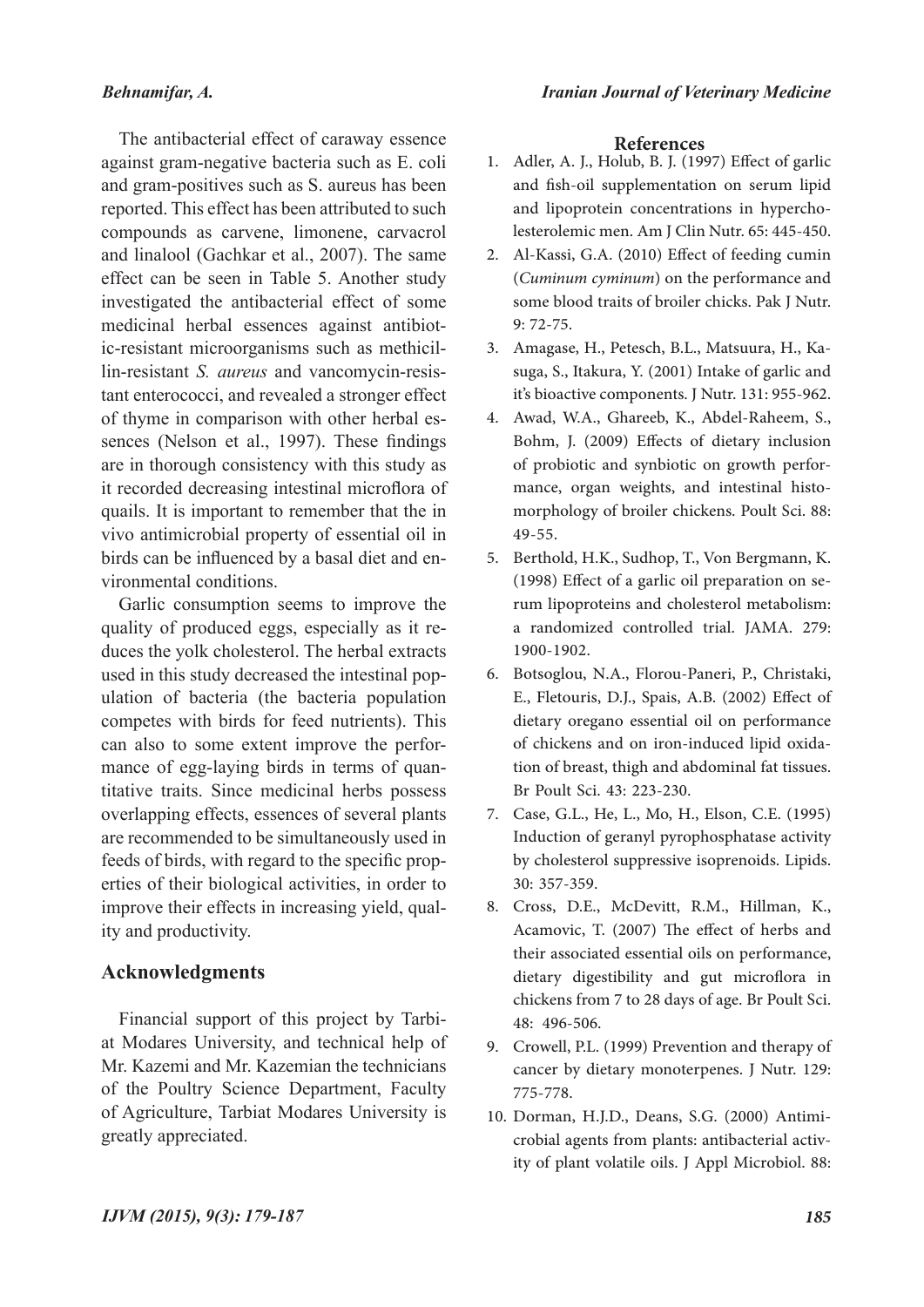308-316.

- Er, D., Wang, Z., Cao, J., Chen, Y. (2007) Effect 11. of monochromatic light on the egg quality of laying hens. J Appl Poult Res. 16: 605-612.
- Fitch, M.E., Mangels, A.R., Altmann, W.A., El 12. Hawary, M., Qureshi, A.A., Elson, C.E. (1989) Microbiological screening of mevalonate-sup-<br>pressive minor plant constituents. J Agric Food Chem. 37: 687-691.
- zadeh, M., Astaneh, S.A., Rasooli, I. (2007) Chemical and biological characteristics of *Cuminum cyminum* and *Rosmarinus officinalis* essential oils. Food Chem. 102: 898-904. 13. Gachkar, L., Yadegari, D., Rezaei, M.B., Taghi-
- Gholipoor, V., Shahryar, H.A., Ebrahimne- zhad, Y. (2013) Effects of Oregano and Thyme 14. on hatchability of stored eggs of Japanese quail. Adv Biores. 4: 85-88.
- 15. Hammer, K.A., Carson, C.F., Riley, T.V. (1999) Antimicrobial activity of essential oils and other plant extracts. J Appl Microbiol. 86: 985- 990.
- 16. Helander, I.M., Alakomi, H.L., Latva-Kala, K., Mattila-Sandholm, T., Pol, I., Smid, E.J., Gorris, L.G.M., Von Wright, A. (1998) Char-<br>acterization of the action of selected essential oil components on Gram-negative bacteria. J Agric Food Chem. 46: 3590-3595.
- 17. Isaacsohn, J.L., Moser, M., Stein, E.A., Dudley, K., Davey, A., Liskov, E., Black, H.R. (1998) Garlic powder and plasma lipids and lipo- proteins: A multicenter, randomized, placebo controlled trial. Arch Intern Med. 158: 1189- 1194.
- 18. Kamel, C., Garnsworthy, P.C., Wiseman, J. (2001) Tracing modes of action and the roles of plant extracts in non-ruminants. Recent Adv Anim Nutr. 2001: 135-150.
- 19. Khajeali, Y., Kheiri, F., Rahimian, Y., Faghani, M. (2013) Effect of use different levels of Cara- way (*Carum carvi* L) Powder on Performance, some blood parameters and intestinal mor- phology on broiler chicks. World Appl Sci J. 19: 1202-1207.
- 20. Khan, S.H., Hasan, S., Sardar, R., Anjum, M.

A. (2008) Effects of dietary garlic powder on cholesterol concentration in Native Desi lay- ing hens. Am J Food Technol. 3: 207-213.

- Lee, K.W., Everts, H., Beynen, A.C. (2004) Es- sential oils in broiler nutrition. Int J Poult Sci. 21. 3: 738-752.
- terol biosynthesis by organosulfur compounds derived from garlic. Lipids. 35: 197-203. 22. Liu, L., Yeh, Y.Y. (2000) In hibition of choles-
- Losa, R. (2001) The use of essential oils in ani- mal nutrition. Cahiers OM. 54: 39-44. 23.
- Middleton, B., Kok-Pheng, H. (1982) In- hibition of hepatic 3-hydroxy-3-methylgl- utaryl-CoA reductase and in vivo rates of 24. lipogenesis by a mixture of pure cyclic mono- terpenes. Biochem Pharmacol. 31: 2897-2901.
- bler, C., Losa, R., Zimpernik, I. (2004) The effect of two different blends of essential oil components on the proliferation of *Clostrid� ium perfringens* in the intestines of broiler chickens. Poult Sci. 83: 669-675. 25. Mitsch, P., Zitterl-Eglseer, K., Köhler, B., Ga-
- 26. Mottaghitalab, M., Taraz, Z. (2002) Effects of garlic powder (Allium sativum) on egg yolk and blood serum cholesterol in Aryan breed laying hens. Br Poult Sci. 43: 42-43.
- 27. Nelson, R.R. (1997) In vitro activities of five plant essential oils against methicillin-resis- tant *Staphlococcus aureus* and vancomycin-re- sistant *Enterococcus faecium*. J Antimicrob Chemother. 40: 305-306.
- 28. Papageorgiou, G., Botsoglou, N., Govaris, A., Giannenas, I., Iliadis, S., Botsoglou, E. (2003) Effect of dietary oregano oil and α‐tocopheryl acetate supplementation on iron‐induced lip- id oxidation of turkey breast, thigh, liver and heart tissues. J Anim Physiol Anim Nutr. 87: 324-335.
- Pasin, G., Smith, G.M.O., Mahony, M.O. 29. (1998) Rapid determination of totalcholestrol in egg yolk using commercial diagnostic cholesterol reagent. Food Chem. 61: 255- 259.
- 30. Reddy, R.V., Lightsey, S.F., Maurice, D.V. (1991) Effect of feeding garlic oil on perfor- mance and egg yolk cholesterol concentration.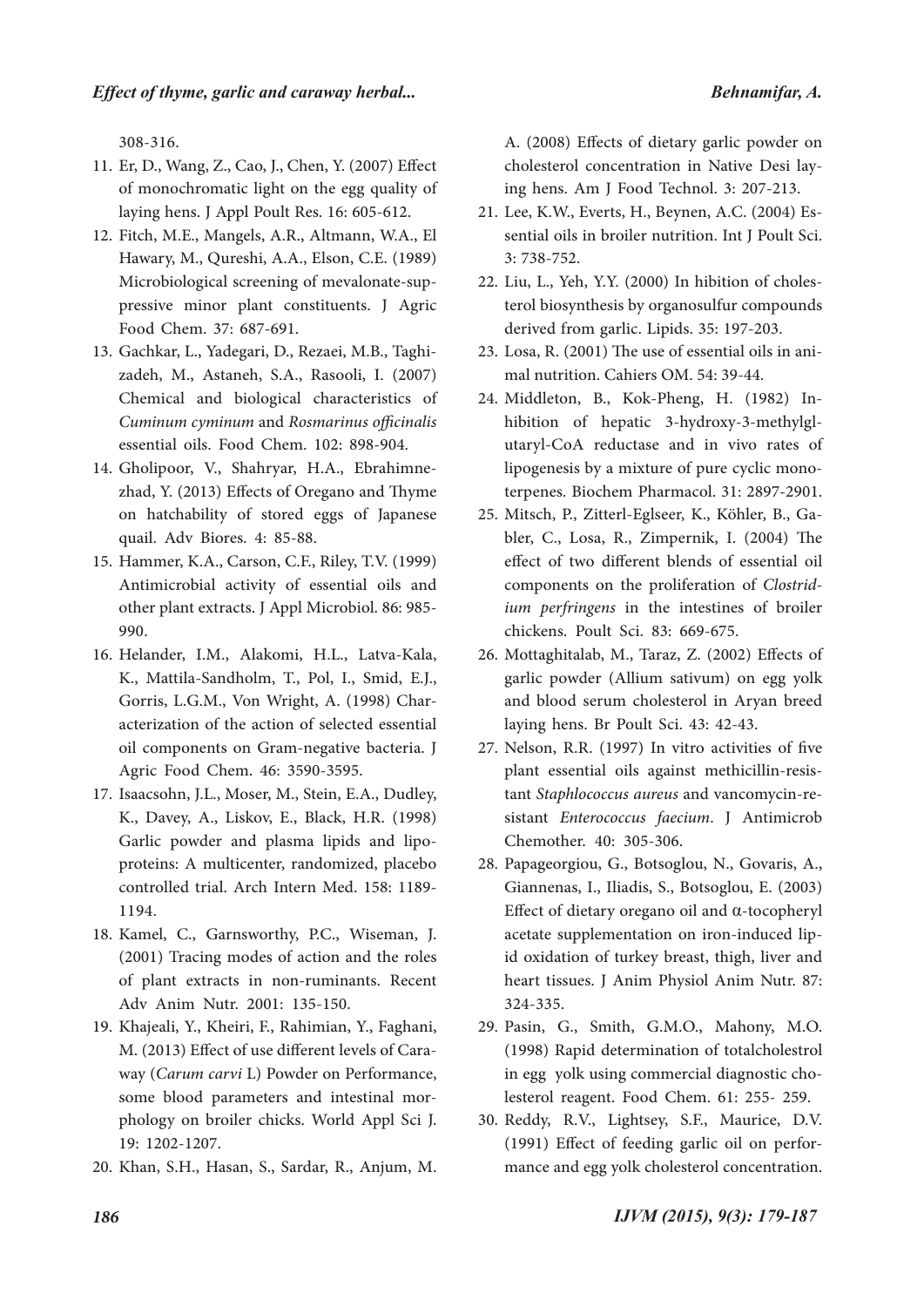Poult Sci. 70: 2006-2009.

- ering agent. A meta-analysis. J R Coll Physicians Lond. 28: 39-45. 31. Silagy, C., Neil, A. (1994) Garlic as a lipid low-
- Sklan, D., Berner, Y.N., Rabinowitch, H.D. 32. (1992) The effect of dietary onion and garlic on hepatic lipid concentrations and activity of antioxidative enzymes in chicks. J Nutr Bio- chem. 3: 322-325.
- 33. Van Den Brand, H., Parmentier, H.K., Kemp, B. (2004) Effects of housing system (outdoor vs. cages) and age of laying hens on egg char- acteristics. Br Poult Sci. 45: 745-752.
- Warshafsky, S., Kamer, R.S., Sivak, S.L. (1993) 34. Effect of garlic on total serum cholesterol. A meta-analysis. Ann Intern Med. 119: 599-605.
- Yalçın, S., Onbaşılar, E. E., Reisli, Z., Yalcın, 35. S. (2006) Effect of garlic powder on the per- formance, egg traits and blood parameters of laying hens. J Sci Food Agric. 86: 1336-1339.
- 36. Youn, H.J., Noh, J.W. (2001) Screening of the anticoccidial effects of herb extracts against *Eimeria tenella*. Vet Parasitol. 96: 257-263.
- Yu, S.G., Abuirmeileh, N.M., Qureshi, A.A., 37. Elson, C.E. (1994) Dietary. beta.-ionone sup- presses hepatic 3-hydroxy-3-methylglutaryl coenzyme A reductase activity. J Agric Food Chem. 42: 1493-1496.